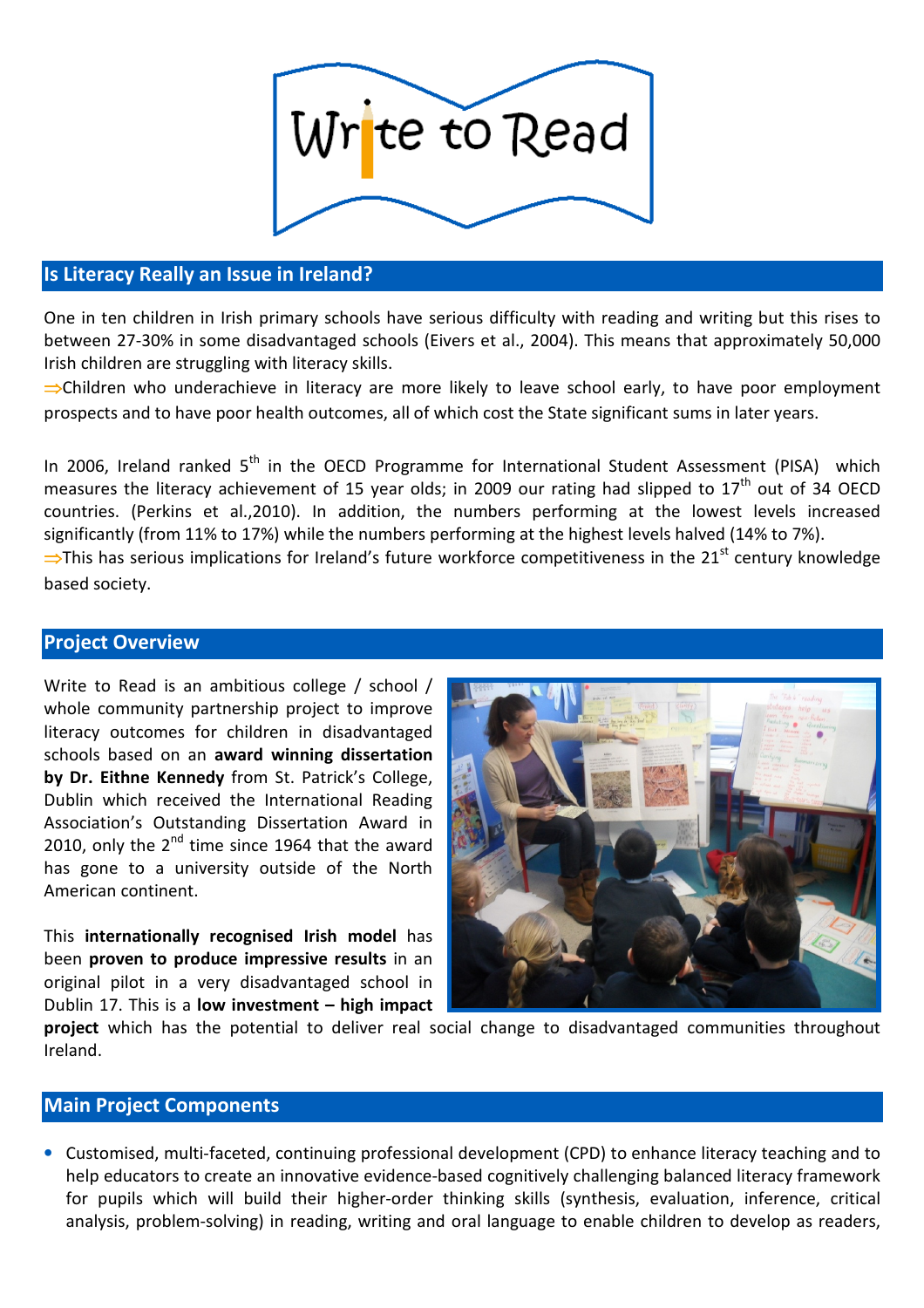writers and thinkers. The CPD will be provided on site, once per fortnight in each school by 2 teachers with an M.Ed. in Literacy and a Ph.D. fellow, working under the supervision of Dr. Kennedy

- Whole community approach to literacy innovative literacy work in schools will be complemented by a programme of literacy activities to be delivered by community projects working with the children and their families outside of school hours with particular attention to afterschool homework clubs and summer camps and activities to combat the 'summer slump' experienced by children in disadvantaged communities but not by their more affluent peers.
- Children's literacy needs and gains are rigorously monitored through the collection of qualitative and quantitative data to inform the customised CPD and the development of a framework for national roll-out over the next 2 years.
- Significant investment in improving the quality and quantity of literacy resources in schools.
- The development of professional learning communities within each school and within each of the 3 project clusters.

## Partners & Governance

- A total of 9 participating schools in Dublin 1 (2 schools in Seville Place), Dublin 17 (2 schools and 3 community groups in Darndale) and Dublin 8 (5 schools & 4 community groups in Inchicore, Bluebell and Cork St)
- An Executive Committee has responsibility to drive the project roll out and comprises Dr Eithne Kennedy, creator of Write to Read; Dr. Fionnuala Waldron, Head of Education, St. Patrick's College; Gerry Keating, Director, Deloitte; Eilish Comerford, St. Michael's Estate Family Resource Centre Afterschool; Breda Murray, Principal, Our Lady Immaculate JNS; Anne McCluskey, Principal, Our Lady of the Wayside NS; Éadaoin ní Chléirigh, CEO, St. Michael's Estate Regeneration Board; Sinéad Murphy, Project Development Co-ordinator, St. Michael's Estate Regeneration Board; Dr. Gerry Shiel, Senior Research Fellow, European Research Centre.
- All participating schools and community projects are represented on the project Advisory Committee which meets once per term.

## Predicted Impact:

#### Improve literacy outcomes through systemic change process:

The original pilot project in Our Lady Immaculate JNS, Darndale has achieved impressive results including:

- The numbers of children performing below the  $10^{th}$  percentile were reduced by 75%, exceeding the goal of the National Anti-Poverty Strategy review.
- 20% were now performing above the  $80<sup>th</sup>$ percentile on a standardised reading test at the end of the study. On average, just 6.2% of pupils in very disadvantaged schools perform above this benchmark (LANDS study, DES, 2005b).
- Children were now more motivated, engaged, persistent and strategic in their